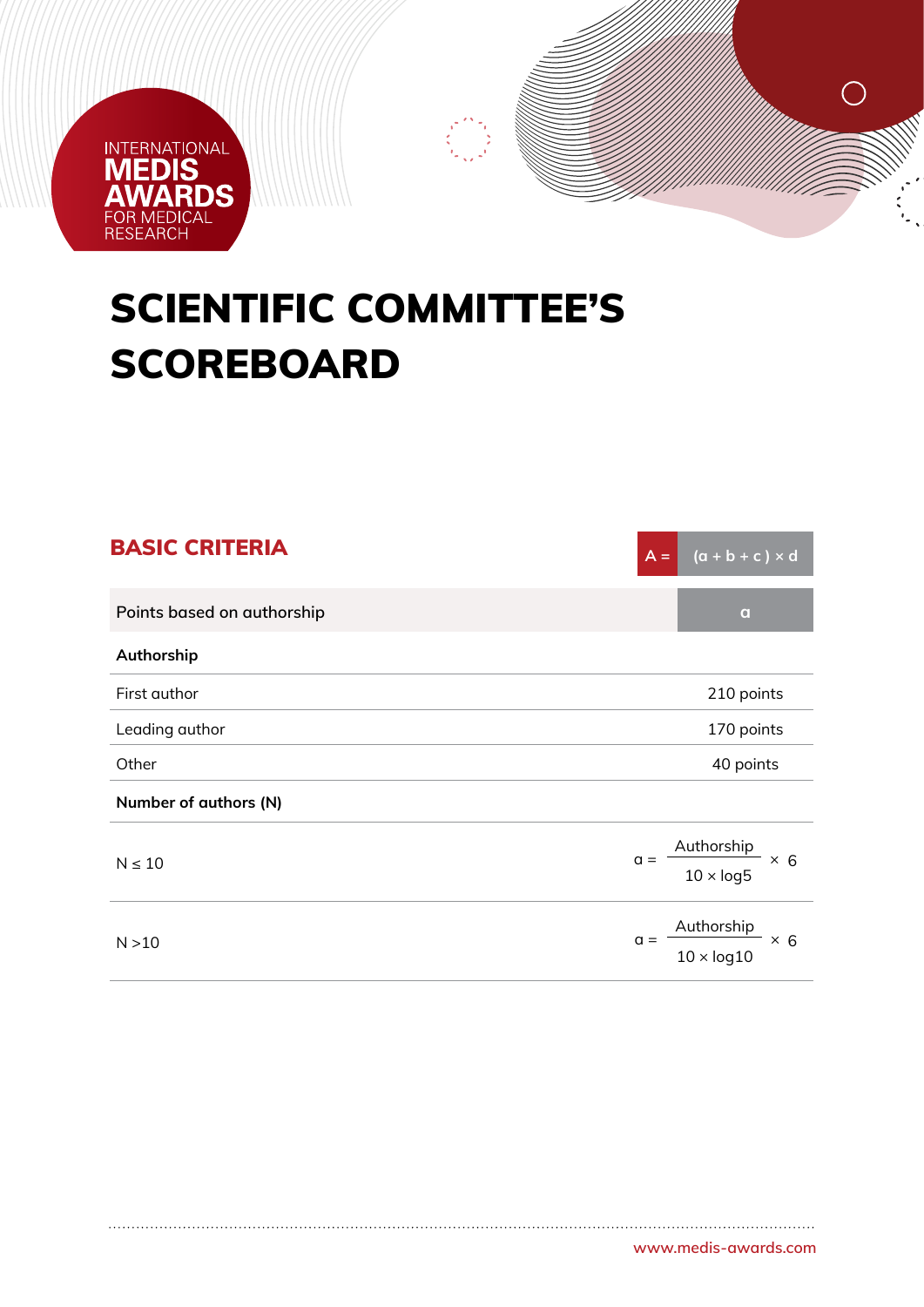## **Impact factor (IF) b**

Authors get points according to the field/category in which is the journal they published their article in (JCR base). For every category there are journals listed by their IF, so we know:

- The highest IF in the category
- The lowest IF in the category
- The highest and lowest IF in every quarter in the category

**Depending on the quarter** in which the journal is, we calculate the points:

| Q1<br>$>100$ points                                                     | b = 100 + 70 $\times$ $\frac{( F -  F_{min})}{( F_{max} -  F_{min}) }$                                            |
|-------------------------------------------------------------------------|-------------------------------------------------------------------------------------------------------------------|
|                                                                         | b = 100 + 80 × In $\frac{IF}{IF_{min}}$ ; if IF <sub>max</sub> - IF <sub>min</sub> > 3x; x = IF                   |
| Q2, Q3, Q4<br>Q2: 80-100 points<br>Q3: 60-80 points<br>Q4: 40-60 points | b = 20 x $\frac{(IF - IF_{min})}{(IF_{max} - IF_{min})}$ + $\begin{cases} 80; Q2 \\ 60; Q3 \\ 40; Q4 \end{cases}$ |
| Daily clinical practice (Pharmacy only)                                 | $\mathsf{C}$                                                                                                      |
| The author is not working in daily clinical practice                    | 0 points                                                                                                          |
| The author is working in daily clinical practice                        | 100 points                                                                                                        |
| Country ponder*                                                         | $\mathbf d$                                                                                                       |
| Austria                                                                 | 1.04                                                                                                              |
| Slovenia                                                                | 1.08                                                                                                              |
| Hungary                                                                 | 1.08                                                                                                              |
| Croatia                                                                 | 1.09                                                                                                              |
| Montenegro                                                              | 1.12                                                                                                              |
| Serbia                                                                  | 1.16                                                                                                              |
| North Macedonia                                                         | 1.16                                                                                                              |
| Bulgaria                                                                | 1.17                                                                                                              |
| Bosnia and Herzegovina                                                  | 1.20                                                                                                              |

\*Based on differences between GERD per researcher

(Total intramural expenditure on R&D performed during a specific reference period - last available year, per researcher.)

**www.medis-awards.com**